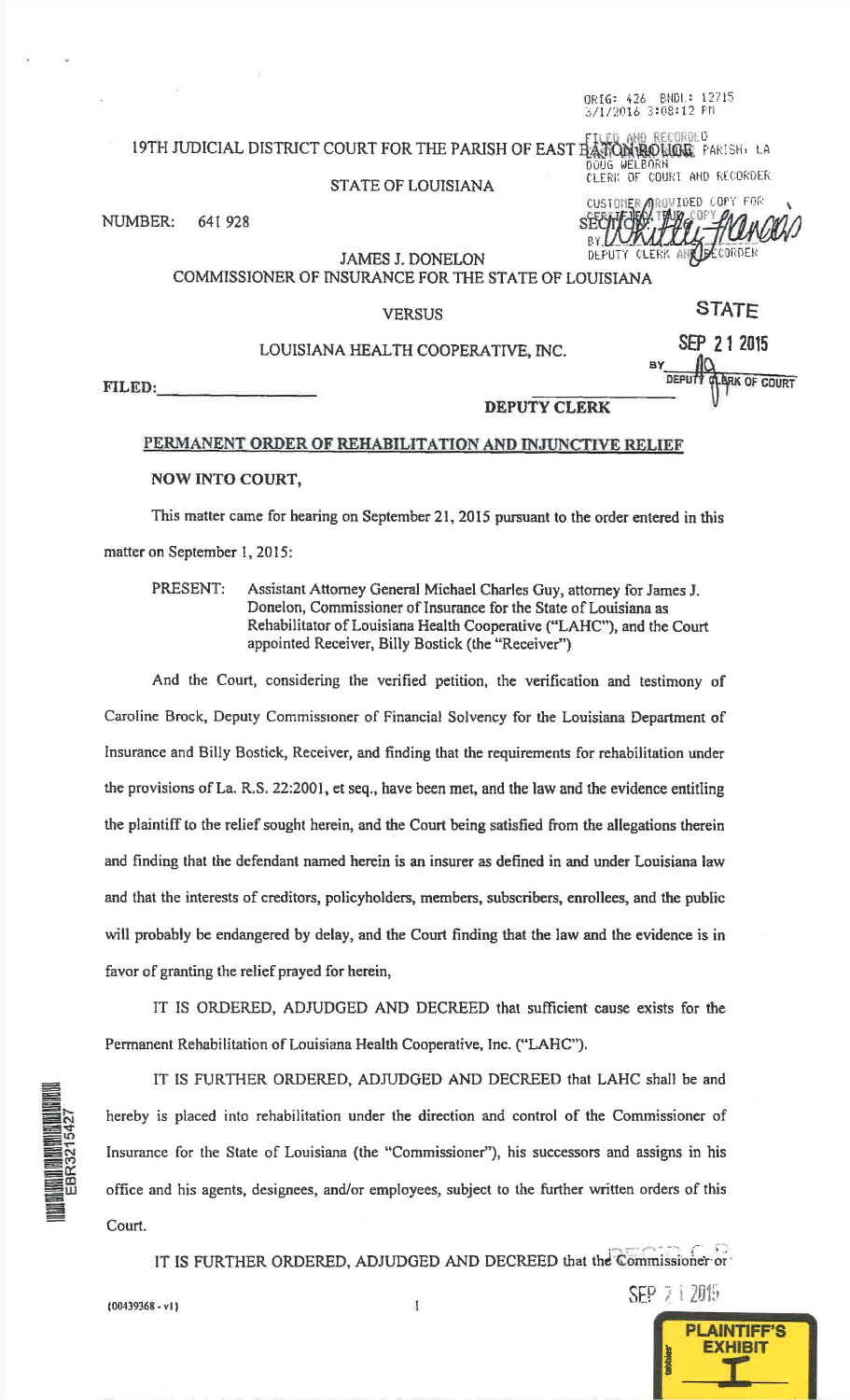any deputy, be and hereby is confirmed as Rehabilitator.

IT IS FURTHER ORDERED, ADJUDGED AND DECREED that Billy Bostick be and hereby is confirmed Receiver of LAHC.

IT IS FURTHER ORDERED, ADJUDGED AND DECREED that the Commissioner as Rehabilitator or his appointees and/or the Receiver or Deputy Receiver be allowed and are authorized to employ and authorize the compensation of accountants, clerks, attorneys and suchassistants as he deems necessary, and authorize the payment of the expenses of these proceedingsand the necessary incidents thereof, to be paid out of the funds or assets of LAHC in the possession of the Receiver and/or Rehabilitator or coming into LAHC's possession.

IT IS FURTHER ORDERED, ADJUDGED AND DECREED that the Rehabilitator be and hereby is permanently vested by operation of law with the title to all property, business,affairs, accounts, bank accounts, salety deposit boxes, statutory deposits, computers, all primaryand secondary storage media, social media (including, but not limited to Facebook and Twitteraccounts), documents, claims files, records and other assets of LAHC, and is ordered to direct the rehabilitation of LAHC.

IT IS FURTHER ORDERED, ADruDGED AND DECREED that the Rehabilitator, theReceiver, their agents and/or employees, shall be and hereby are directed to take possession andconlrol of the property, business, affairs, bank accounts, safety deposit boxes, statutory deposits,computers, all primary and secondary storage media, social media (including, but not limited to Facebook and Twitter accounts), documents, claims files, software, electronic data, e-mail, websites, books, records, accounts, copyrights, trademarks, patents, and all other assets ofLAHC, including all real property, whether in the possession of LAHC or its officers, directors,employees, managers, trustees, agents, adjustors, accountants, actuaries, attorneys, contractors, consultants, third party administrators, subsidiaries, affiliates, or agents, and of the premisesoccupied by LAHC for its business, conduct all of the business and affairs of LAHC, or so muchthereof as he may deem appropriate, manage the affairs of LAHC, and to rehabilitate same, until further order of this Court.

IT IS FURTHER ORDERED, ADJUDGED AND DECREED that LAHC, its policyholders, subscribers, members, enrollees, officers, directors, employees, managers, trustees, agents, adjustors, accountants, actuaries, attorneys, contractors, consuhants, third party administrators, subsidiaries, affiliates, creditors, banks, savings and loan associations, and/or

 $\overline{2}$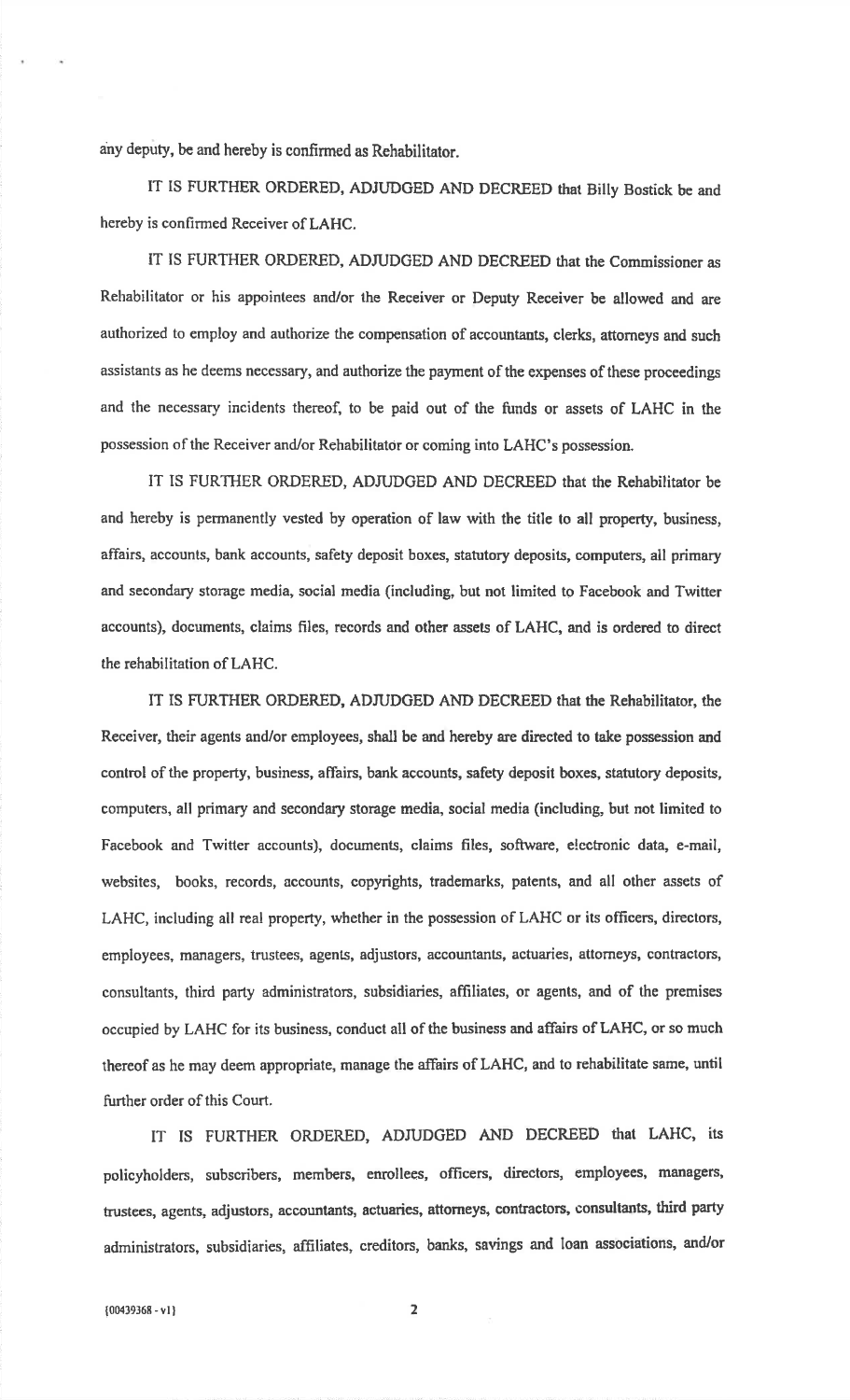other entity or person acting for or on behalf of LAHC shall be and hereby are permanently enjoined from disposing of the property, business, affairs, bank accounts, safety deposit boxes,statutory deposits, computers, all primary and secondary storage media, social media (including,but not limited to Facebook and Twitter accounts), documents, claims files, software, electronic data, e-mail, websites, books, records, accounts, copyrights, trademarks, patents, and all other assets of LAHC, including all real property, and from the transaction of the business of LAHC, except with the concurrence of the Commissioner, until further order of this Court.

IT IS FURTHER ORDERED, ADJUDGED AND DECREED that pursuant to La. R.S. 22:2006, any and all persons and entities shall be and hereby are permanently enjoined from obtaining preferences, judgments, afiachments or other like liens or the making of any levyagainst LAHC, its property and assets while in the Commissioner's possession snd control.

IT IS FURTHER ORDERED, ADJUDGED AND DECREED that in accordance with La. R.S. 22:2036 the Rehabilitator shall be and hereby is permanently vested with and/or shall maintain the authority to enforce, for the benefit of LAHC policyholders, subscribers, members,and enrollees and LAHC, contract performance by any provider or other third party who contracted with LAHC, and for such other relief as the nature of the case and the interest ofLAHC, LAHC's policyholders, subscribers, members, enrollees, creditors or the public mayrequire.

IT IS FURTHER ORDERED, ADJUDGED AND DECREED that the Rehabilitator shallbe and hereby is entitled to the right to enforce or cancel, for the benefit of the policyholders, subscribers, members, enrollees of LAHC, and LAHC, contract performance by any party who had contracted with LAHC.

IT IS FURTHER ORDERED, ADJUDGED AND DECREED that LAHC providers and contractors are required to abide by the terms of their contracts with LAHC and to provideservices to LAHC members under the terrns of such contracts in order to ensure continuation ofservices for LAHC policyholders, subscribers, members, and enrollees until further order of thisCourt.

IT IS FURTHER ORDERED, ADJUDGED AND DECREED that the Rehabilitator shall be and hereby is entitled to permit such further operation of LAHC as he may deem necessary tobe in the best interests of the policyholders, subscribers, members, and enrollees, and creditors of LAHC and the orderly rehabilitation of LAHC.

 $\overline{3}$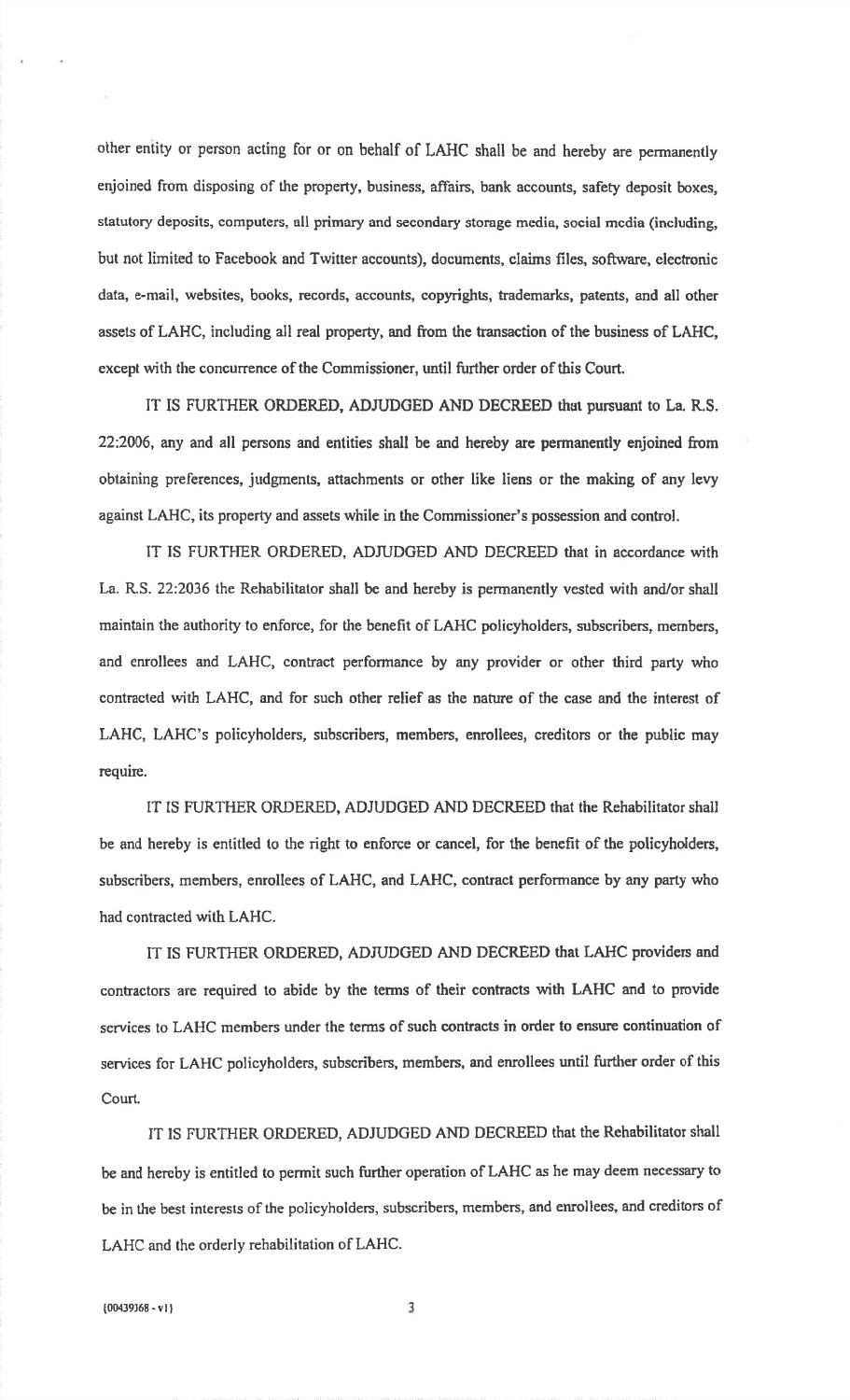IT IS FURTHER ORDERED, ADJUDGED AND DECREED that all authority of all officers, ditectors, and managers of LAHC shall be and hereby is terminated and all authority of

said officers, directors and managers be and hereby is vested in the Rehabilitator.

IT IS FURTHER ORDERED, ADJUDGED AND DECREED that the Rehabilitator and

Receiver of LAHC and his assistants shall be and hereby are allowed and authorized to:

- Employ and authorize the compensation of accounknts, elerks, and such assistants as he deems necessary, and authorize the payment of the expensesof these proceedings and the necessary incidents thereof, as approved by the Court, out of the funds or assets of LAHC in the possession of the Rehabilitatorand the Receiver or coming into LAHC's possession;a)
- b) Defend or not defend legal actions wherein LAHC or the Rehabilitator or Receiver is a party defendant, commenced prior to or subsequent to the entry ofthe order herein, without the authorization of the Court, except, however, in actions where LAHC is a nominal party, as in certain foreclosure actions and the action does not affect a claim against or adversely affect the assets of LAHC, theRehabilitator or Receiver may file appropriate pleadings in his discretion;
- Commence and maintain all legal actions necessary, wherever necessary, for the proper administration of this rehabilitation proceeding; c)
- Collect all debts, which are eeonomically feasible to collect and which aredue and owing to LAHC;d)
- e) Take possession of all of LAHC's securities and certificates of deposit ondeposit with any financial institution or any other person or entity, if any, and convert to cash so much of the same as may be necessary, in hisjudgment, to pay the expenses of administration of rehabilitation.

iT IS FURTHER ORDERED, ADJUDGED AND DECREED that any officer, director,manager, trustee, agent, adjustor, contractor, or third party administrator of LAHC and any person who possesses or possessed any exeeutive authority over, or who exercises or exercisedany control over any segment of LAHC's affairs shall be and hereby are required to fullycooperate with the Rehabilitator, the Receiver and his assistants, notwithstanding their dismissal pursuant to this order.

IT IS FURTHER ORDERED, ADruDCED AND DECREED that all attorneysemployed by LAHC as of the date of the order entered herein shall, within ten (10) days noticeof the order entered herein, report to the Receiver or Rehabilitator on the name, company, claimnumber and status of each file they are handling on behalf of LAHC. Said report shall also include an account of any funds received from or on behalf of LAHC. All attorneys describcdherein are hereby discharged as of the date of this order tmless the Receiver or Rehabilitator retains their services in writing. All attorneys employed by LAHC who are in possession of litigation files or other material, documents or records belonging to or relating to work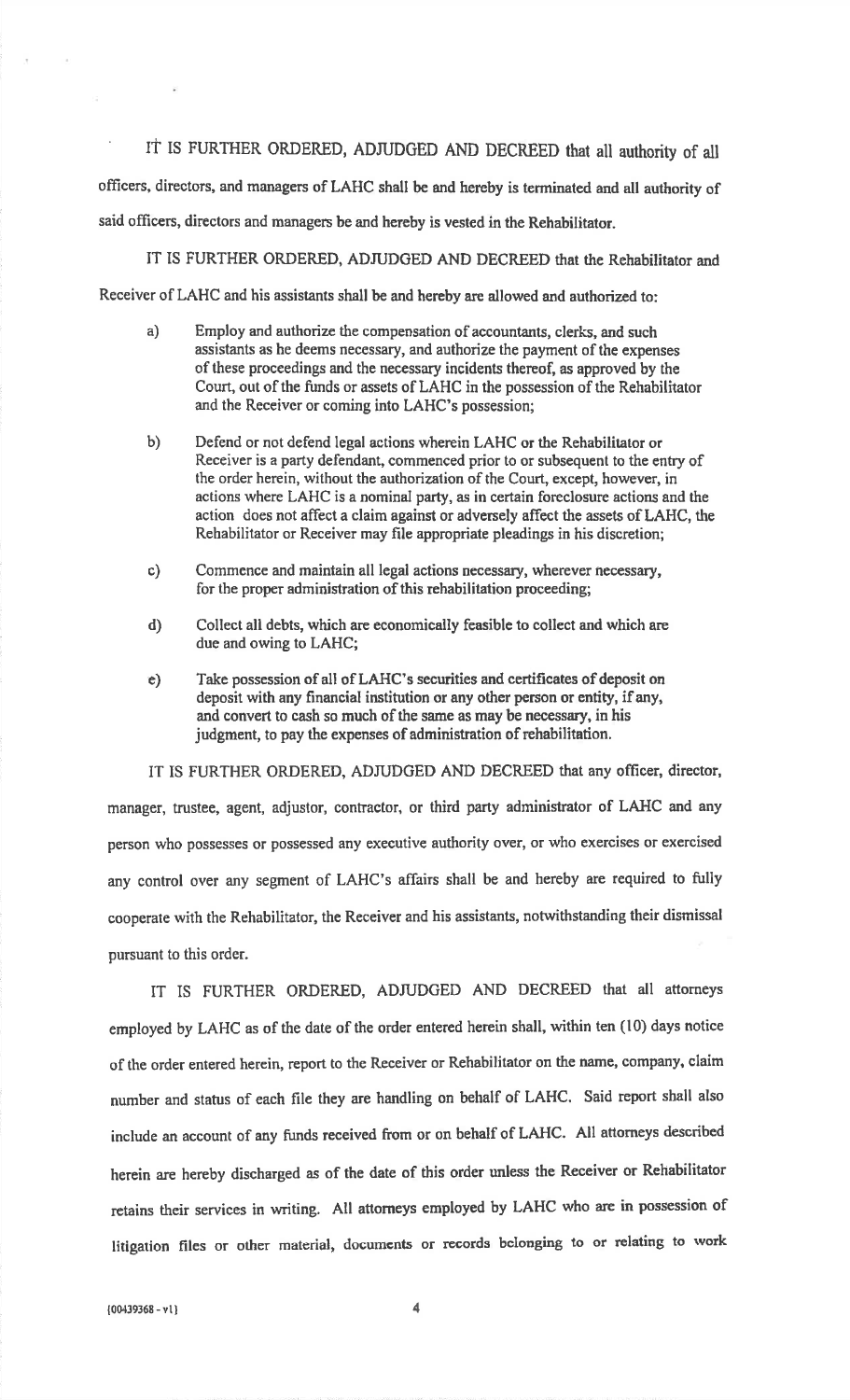performed by the attorney on behalf of LAHC shall deliver such litigation files, material,documents or records intact and without purging to the Receiver notwithstanding any claim of a retaining lien, which, if otherwise valid, shall not be extinguished by such turn-over ofdocuments.

IT IS FURTHER ORDERED, ADJUDGED AND DECREED that reinsurance amounts due to or payable by LAHC shall be remitted to, or disbursed by the Receiver at the Reeeiver'sdiscretion and with the consent of the court where required by law. The Receiver shall handlcreinsurance losses recoverable or payable by LAHC. All correspondence concerning reinsurance shall be between the Receiver and the reinsuring company or intermediary unless otherwise authorized by the Receiver.

IT IS FURTHER ORDERED, ADJUDGED AND DECREED that any bank, savings and loan association, financial institution, and any other person or entity which has on deposit,including statutory deposits, in its possession, custody or control any funds, accounts and anyother assets of LAHC, shall be and hereby is ordered to immediately transfer title, custody andcontrol of all such funds, accounts, or assets to the Receiver, and instructed that the Receiver hasabsolute control over such funds, accounts and other assets. The Receiver may change the nameof such accounts and other assets withdraw them from such bank, savings and loan association orother financial institution or take such lesser action necessary for the proper conduct of thisreceivership. No bank, savings and loan association, or other financial institution, person orentity shall freeze or place a hard hold on, or exercise any form of set-off, alleged set-off, lien, any form of self-help whatsoever, or refuse to transfer any funds or assets to the Receiver's control without the permission of this Court.

IT IS FURTHER ORDERED, ADJUDGED AND DECREED that any bank, savings and loan association, financial institution, and any other person or entity which has on deposit, in its possession, custody or control any funds, accounts and any other assets of LAHC, shall not bepermitted to freeze or place a hard hold on, or exercise any form of set-off, alleged set-off, lien, any form of self-help whatsoever, or refuse to transfer any funds or assets to the control of the Rehabilitator, the Receiver or his appointees without the permission of this Court.

IT IS FURTHER ORDERED, ADJUDGED AND DECREED that any entity turnishingtelephone, water, electric, sewage, garbage or trash removal services to LAHC shall maintainsuch service and transfer any such accounts to the Receiver as of the date of the order entered

 $\sim$  5  $\sim$  5  $\sim$  5  $\sim$  5  $\sim$  5  $\sim$  5  $\sim$  5  $\sim$  5  $\sim$  5  $\sim$  5  $\sim$  5  $\sim$  5  $\sim$  5  $\sim$  5  $\sim$  5  $\sim$  5  $\sim$  5  $\sim$  5  $\sim$  5  $\sim$  5  $\sim$  5  $\sim$  5  $\sim$  5  $\sim$  5  $\sim$  5  $\sim$  5  $\sim$  5  $\sim$  5  $\sim$  5  $\sim$  5  $\sim$  5  $\sim$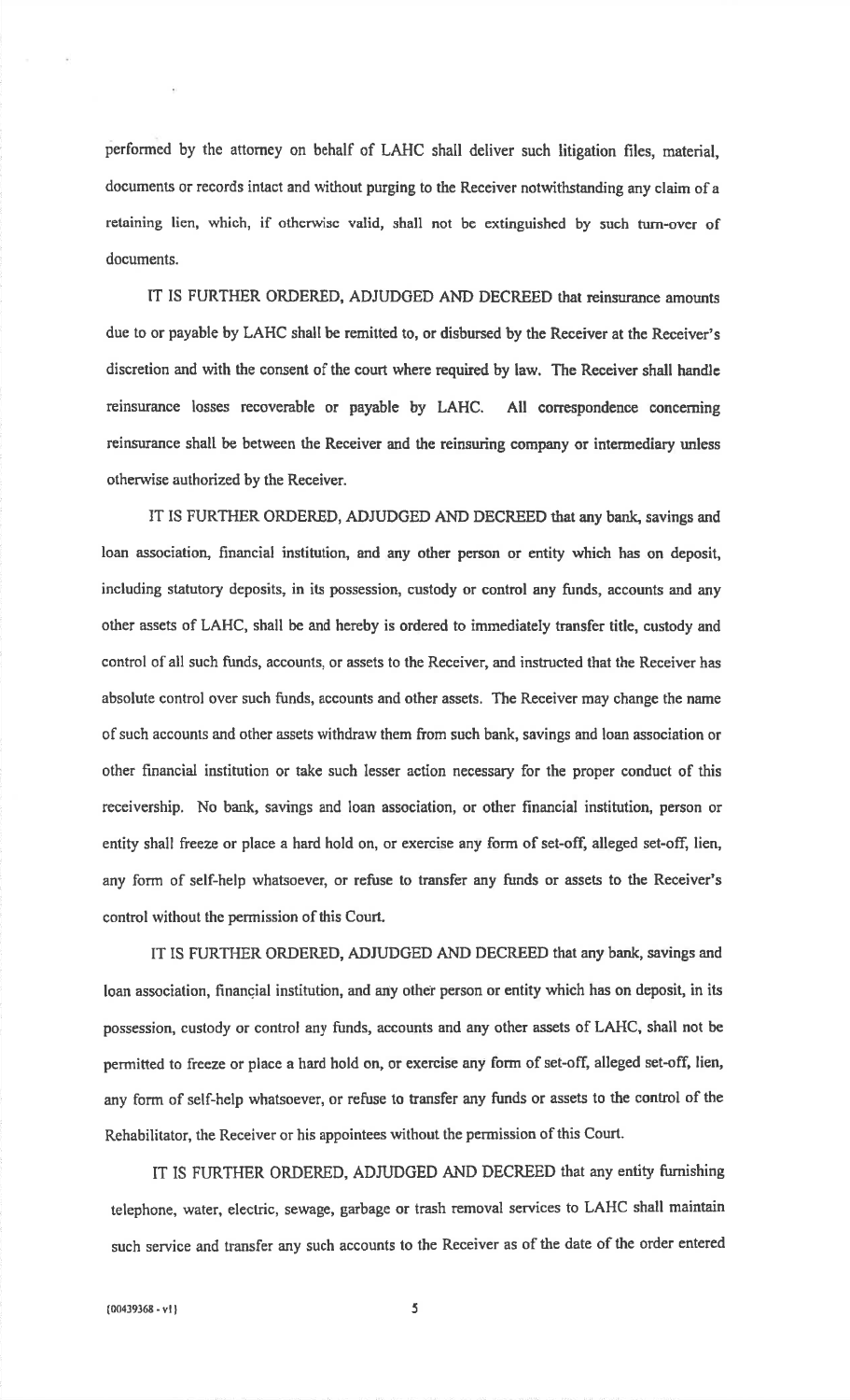herein, unless instructed to the contrary by the Receiver.

IT IS FURTHER ORDERED, ADJUDGED AND DECREED that upon request by the Receiver, any company providing telephone services to LAHC shall provide a reference of calls from the number presently assigned to LAHC to any such number designated by the Receiver or perform any other services or changes necessary to the conduct of the receivership of LAHC.

IT IS FURTHER ORDERED, ADJUDGED AND DECREED that any data processing service which has custody or control of any data processing information and records, including, but not limited to, source documents, data processing cards, input tapes, all types of storageinformation, master tapes or any other recorded information relating to LAHC shall be andhereby are required to transfer custody and control of such records to the Commissioner.

IT IS FURTHER ORDERED, ADJUDCED AND DECREED that the United StatesPostal Service shall be and hereby is directed to provide any information requested by theReceiver regarding LAHC and to handle future deliveries of LAHC's mail as directed by theReceiver.

IT IS FURTHER ORDERED, ADJUDGED AND DECREED that the Rehabilitator and his assistants shall be and hereby are authorized to conduct an investigation of LAHC and itssubsidiaries and affrliates to uncover and make fully available to the Court the true state ofLAHC's financial affairs. In furtherance of this investigation, LAHC, its subsidiaries, itsaffiliates, owners, officers, directors, managers, trustees, agents, employees, servants, adjustors, accountants, actuaries, attorneys, contractors, consultants, or third party administrators, LAHCshall make all books, documents, accounts, records and affairs, which either belong to or pertainto LAHC available for full, free and unhindered inspection and examination by theCommissioner during normal business hours, Monday through Friday, from the date of the orderentered herein. LAHC and the above-specified entities shall fully cooperate with theRehabilitator, including, but not limited to, the taking of oral testimony under oath of LAHC andits officers, directors, employees, managers, trustees, agents, adjustors, accountants, actuaries, attorneys, contractors, consultants, third party administrators, subsidiaries, affiliates, and subsidiaries and any other person or entity who possesses any executive authority over, or whoexercises any control over, any segment of the affairs of LAHC in both their official, representative, and individual capacities and the production of all documents that are calculatedto disclose the true state of LAHC's affairs.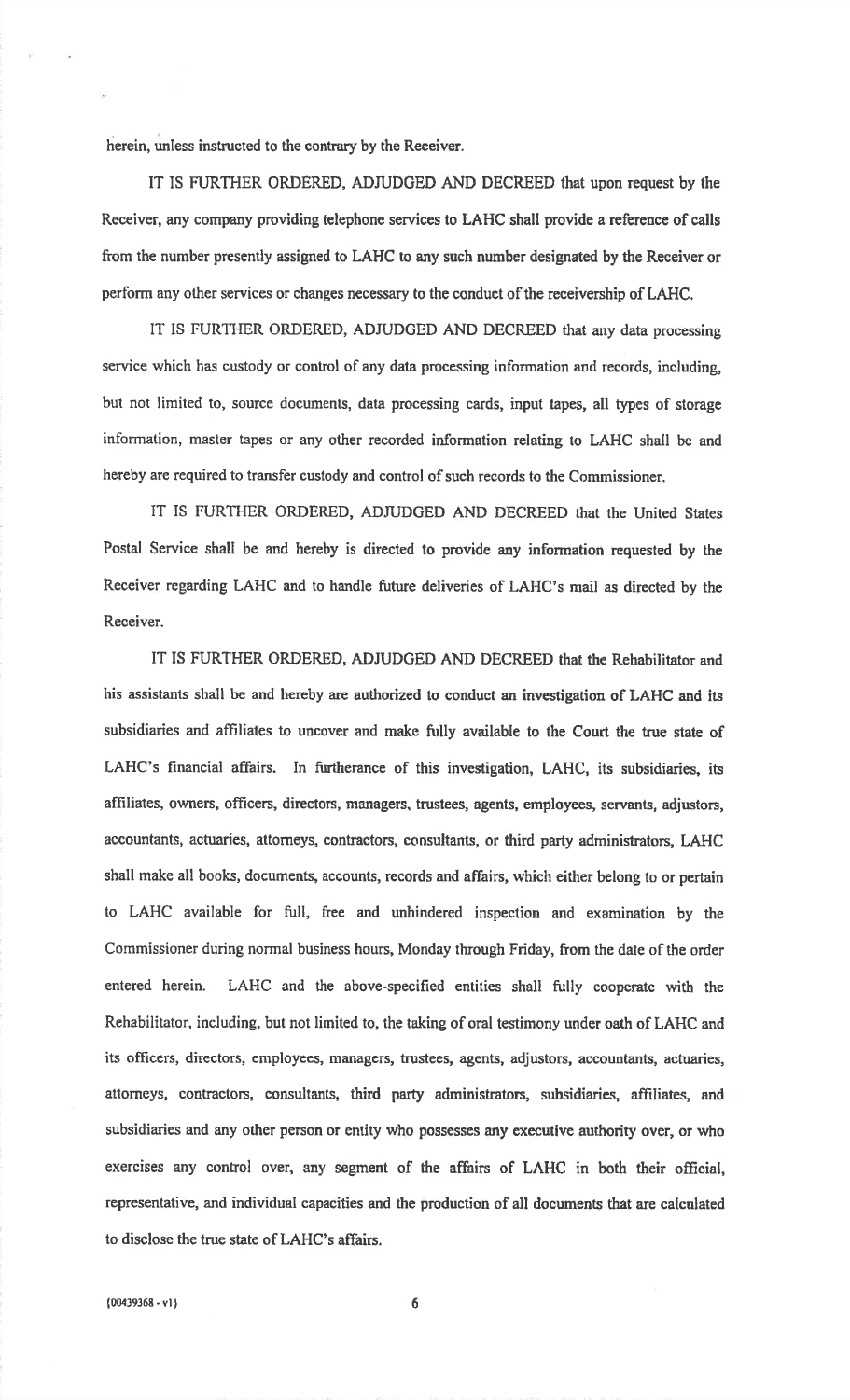IT IS FURTHER ORDERED, ADJUDGED AND DECREED that LAHC shall not engage in any advertising or solicitation whatsoever, other than that approved by the Receiver.

IT IS FURTHER ORDERED, ADJUDGED AND DECREED that LAHC, its members,subscribers, enrollees, and policyholders, officers, directors, employees, managers, trustees, agents, adjustors, accountants, actuaries, attorneys, contractors, consultants, third partyadministrators, subsidiaries, affiliates, and any other partnership, company or entity controlled bysame and/or other persons acting for or on behalf of LAHC, or subject to their control, and all other persons or entities who have access to, control or possession of the property, assets, andaffairs of LAHC shall be and hereby are pennanently enjoined except with the expresspermission of the Receiver:

- a) from disposing of or encumbering any of the property or assets of LAHC;
- b) from disposing of any records or other documents belonging of LAHC or relating to the business and affairs of the of LAHC;
- c) from the transaction of any business by, for, or on behalf of LAHC, including, but not limited to:
	- i) writing, issuance or renewal of any certificate of coverage, insurance policy, binder, or endorsement to an existing policy or certificate ofcoverage;
	- ii) payment of claims and of any policy or certifieate of coverage benefits;
	- iii) incurring of any claim or loss adjustment expense;
	- iv) incurring of any debt or liability; and
	- v) interfering with the acquisition of possession by the exercise ofdominion and control over the property of LAHC by the Rehabilitatoror the Rehabilitator's conduct of the business and affairs of LAHC.

IT IS FURTHER ORDERED, ADJUDGED AND DECREED that any and all individuals and entities shall be and hereby are perrnanently enjoined from instituting and/ortaking further action in any suits, proceedings, and seizures against LAHC, the Commissioner inhis capacity as rehabilitator of LAHC, the Receiver, and any affiliates, subsidiaries, insurers, itsofficers, directors, employees, managers, trustees, lgents, adjustors, accountants, aetuaries, attorneys, contractors, consultants, third party administrators, subsidiaries, affiliates, or representatives of same, to prevent any preference, judgment, seizure, Ievy, attachment, or lienbeing rendered against LAHC, its estate and assets, and/or its members, subscribers, enrollees, and policyholders, the Commissioner in his capacity as rehabilitator and/or liquidator, theReceiver, any affiliates, subsidiaries, insurers, its officers, directors, employees, managers,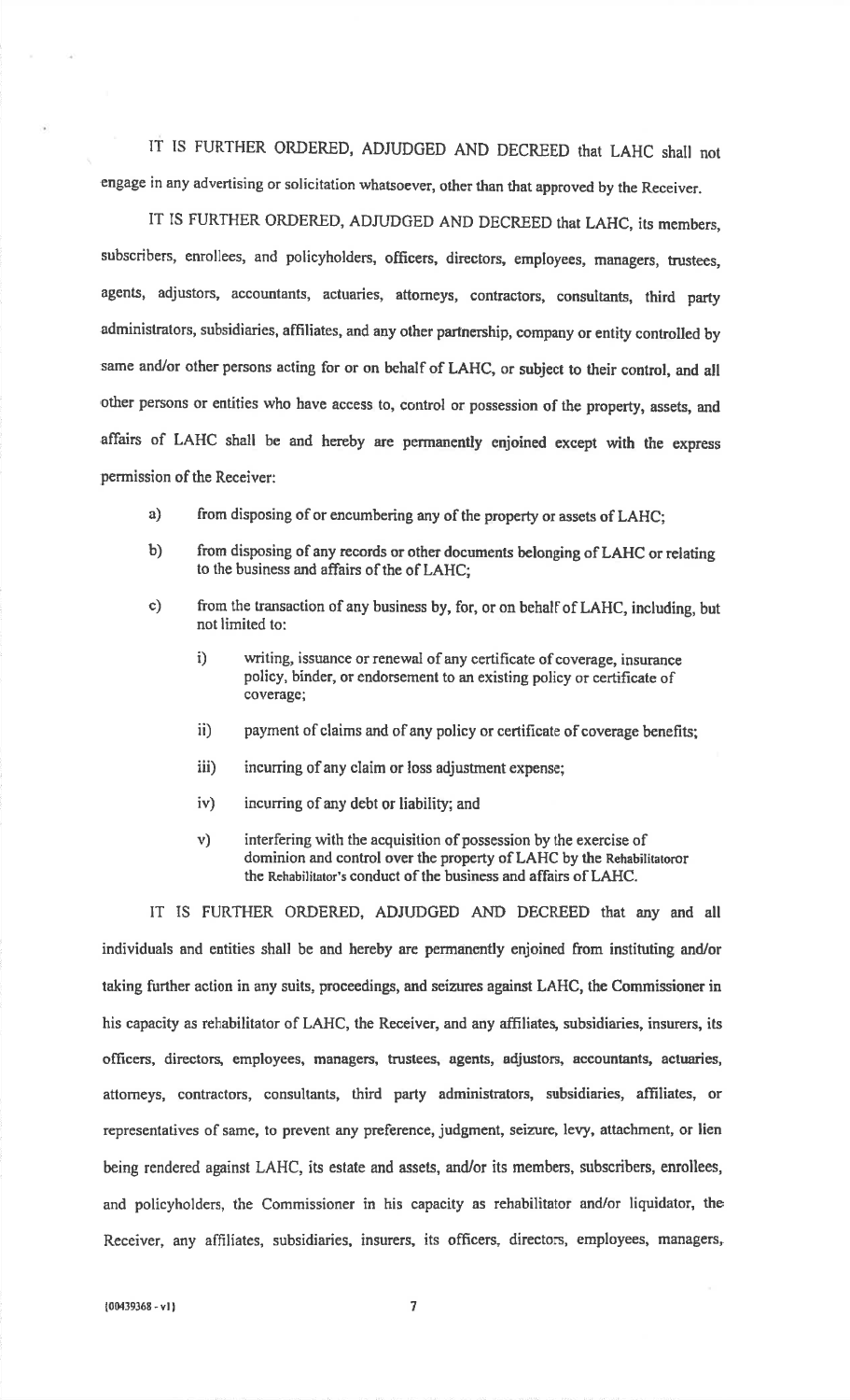trustees, agents, adjustors, accountants, actuaries, attorneys, contractors, conzultants, third partyadministrators of same, and the making of any levy against LAHC, its property or assets.

IT IS FURTHER ORDERED, ADJUDGED AND DECREED that, except with theconcurrence of the Rehabilitator or until further written order of this Court, all suits, proceedings,and seizures against LAHC and/or its respective members/enrollees/subscribers shall be and hereby are stayed in order to prevent the obtaining of any preference, judgment, seizure, levy, orlien, and to preserve the property and assets of LAHC, including, but not limited to, suits andproceedings and all litigation where:

a) LAHC is a party;

 $\sim 10^{-1}$ 

- b) <sup>A</sup>member, subscriber, enrollee, policyholder or any other person who is namedas a party to the litigation claims insurance coverage under any policy of insurance, subscriber agreement or certificate of coverage issued or assumed byLAHC;
- c)The litigation involves or may involve the adjudication of liability or determinesany possible rights or obligations of any member, subscriber, enrollee,policyholder or person as to any insurance policy, subscriber agreement, or certificate of coverage issued or assumed by LAHC, or determines any possible future liability of LAHC with regard to any insurance policy, subscriber agreement or certificate of coverage issued or assumed by LAHC;
- d)LAHC would otherwise be obligated to provide a defense to any party in anycourt pursuant to any policy of insurance, subscriber agreement, or certificate of coverage issued or aszumed by LAHC;
- e) The ownership, operations, management and/or control of LAHC is at issue; and
- f) Any party is seeking to ereate, perfect or enforce any preference, judgment, attachment, lien or levy against LAHC or its assets or against any member,subscriber, enrollee and/or policyholder of LAHC.

IT IS FURTHER ORDERED, ADJUDGED AND DECREED that any action in any suit or proceeding against the Commissioner in his capacity as Rehabilitator of LAHC, the Receiver,and/or the Attorney General of the State of Louisiana in his capacity as attorney for the Commissioner in his capacity as rehabilitator of LAHC, and their representatives, agents, employees, or attorneys, when acting in accordance with this Order and/or as Rehabilitator, Receiver, or Deputy Receiver of LAHC are barred.

IT IS FURTHER ORDERED, ADJUDGED AND DECREED that there shall be no liability an the part of, and that no cause of action of any nature shall exist against theCommissioner in his capacity as Commissioner or Rehabilitator and/or regulator of LAHC, theReceiver and/or the Attorney General of the State of Louisiana in his capacity as attorney for theCommissioner as Commissioner and/or regulator of LAHC, and/or their assistants,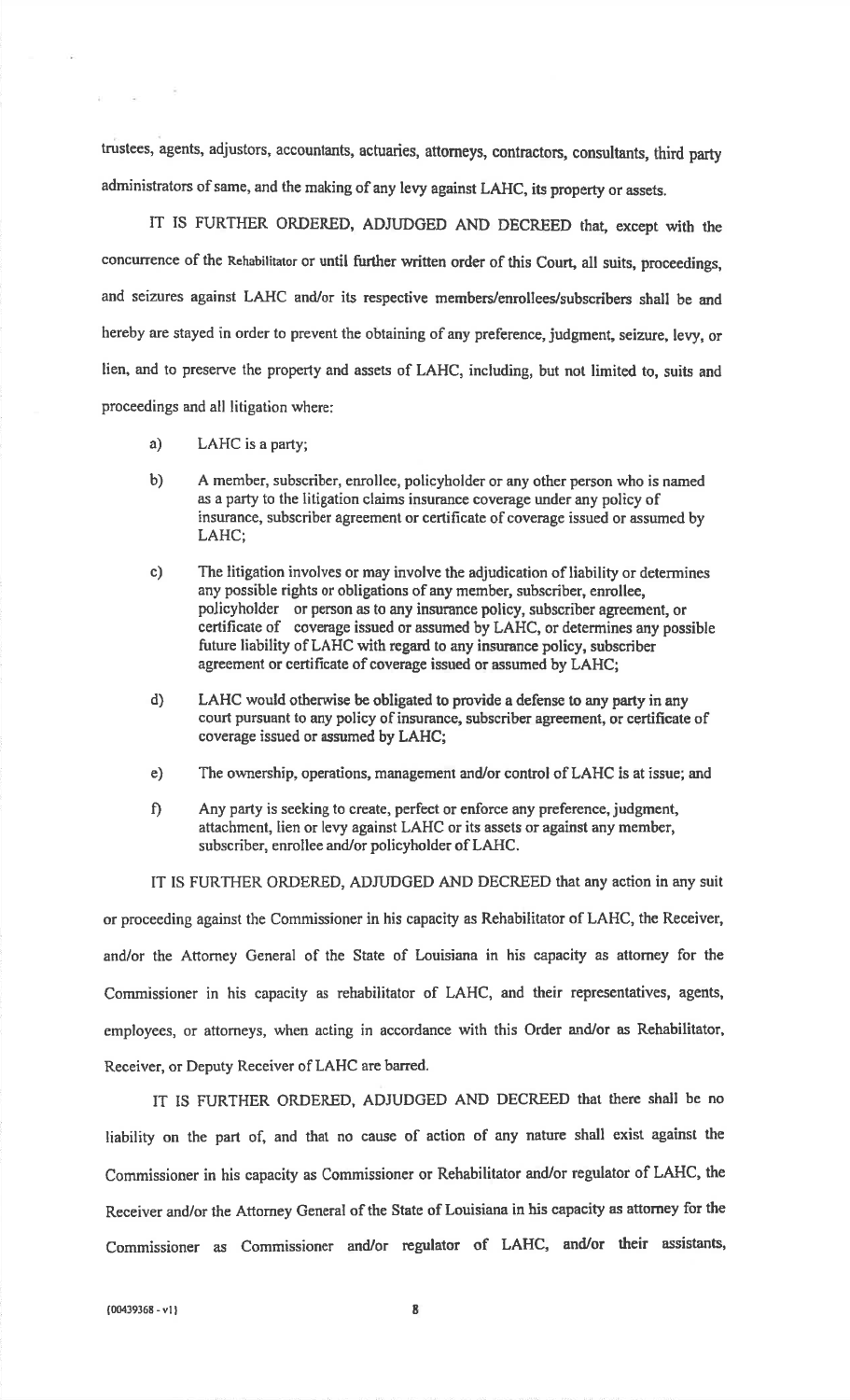representatives, agents, employees, or attorneys, for any action taken by them when acting in accordance with the orders of this Court and/or in the performance of their power and duties asRehabilitator, Receiver, Commissioner and/or regulator of LAHC.

IT IS FURTHER ORDERED, ADJUDGED AND DECREED that all participating and non-participating providers of LAHC shall be and hereby are permanently enjoined from seekingto collect and/or collecting any amounts claimed as payment for services rendered to LAHC, itsenrollees, members, subscribers, and policyholders from any said enrollee, member, policyholderand/or subscriber of LAHC, except for amounts that are member obligations as defined in themember agreement, including, but not limited to, co-payments, deductibles, and co-insurance.

IT IS FURTHER ORDERED, ADJUDGED AND DECREED that any and allindividuals and entities shall be and hereby are permancatly enjoined from interfering with theseproceedings, or with the Rehabilitator's possession and control; from interfering with theconduct of the business of LAHC by the Rehabilitator; from wasting the assets of LAHC, and from obtaining preferences, judgments, attachments or other like liens or the making of any levyagainst LAHC or its property and assets while in the possession and control of the Rehabilitator.

IT IS FURTHER ORDERED, ADJUDGED AND DECREED that all premiums and allother debts and payables due to LAHC shall be paid to the Rehabilitator

IT IS FURTHER ORDERED, ADJUDGED AND DECREED that the Rehabilitatorshallbe and hereby is permitted to notify every holder of a certificate of coverage, subscriber agreement, or contract of insurance issued by LAHC and every known provider and other creditor of LAHC of the order of rehabilitation and injunction entered herein within forty-five (45) days of the date of this order, noturithstanding the provisions of La. 22:2011.

IT IS FURTHER ORDERED, ADJUDGED AND DECREED that all contracts betweenLAHC and any and all persons or entities providing services to LAHC and its policyholders, members, subscribers and enrollees shall remain in full force and effect unless canceled by theReceiver, until further order of this Court.

IT IS FURTHER ORDERED, ADJUDGED AND DECREED that the Commissioner be and hereby is granted all legal and equitable relief as may be necessary to fulfrll his duties as Rehabililator and for such other relief as the nature of the case and the interests of LAHC'smembers, enrollees, subscribers, policyholders, providers and other creditors, or the public, may require, including but not limited to the Receiver's appointment and authorization to prosecute

 $\overline{\phantom{a}}$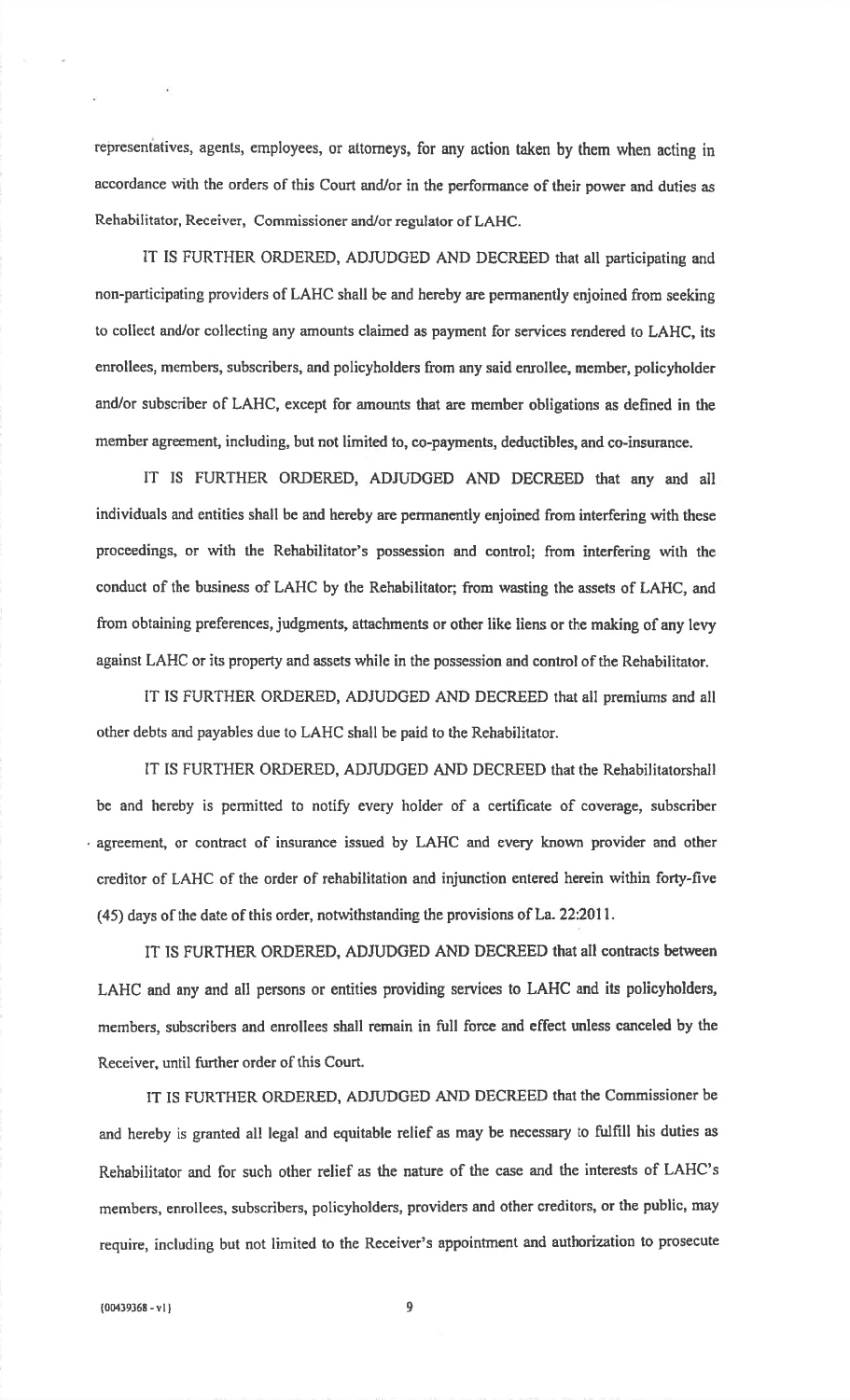all action which may exist on behalf of LAHC members, subscribers, enrollees, policyholders, or creditors against any existing or former officer, director or employee of LAHC or any other person.

IT IS FURTHER ORDERED, ADJUDGED AND DECREED that the Commissioner be and hereby is granted all legal and equitable relief as may be necessary to fulfill his duties as Commissioner and for such other relief as the nature of the case and the interests of LAHC's members, enrollees, subscribers, policyholders, providers and other creditors, or the public, may require.

IT IS FURTHER ORDERED, ADJUDGED AND DECREED that Matthew Stewart, Norrie Falgoust, Jimmy Henry, and Rudy Babin be and hereby are appointed as Process Servers for service of all process and further pleadings on LAHC.

Baton Rouge, Louisiana, this 21 day of  $km$ , 2015. FRICT ÓURT JUD E DOI D JOHNSO **RESPECTFULLY SUBMITTED** JAMES D, "BUDDY" CALDWELL **IDUISIANA ATTORNEY GENERA** AICHAEL CHARLES GUY, ESQ. (#25406 **Assistant Attorney General** P.O. Box 94005 Baton Rouge, LA 70904 (225) 326-6400 Attorneys for JAMES J. DONELON, **Commissioner of Insurance for the State of Louisiana** as Rehabilitator of Louisiana Health Cooperative, Inc.

cartify that on this day a notice of the cincup judgment was maded by me, with sufficient possege affected to Michael Buy and Sue Buser 0 21,2015 Done and

> **CERTIFIED TRUE COPY**

**SEP 22 2015** 

 ${00439368 - v1}$